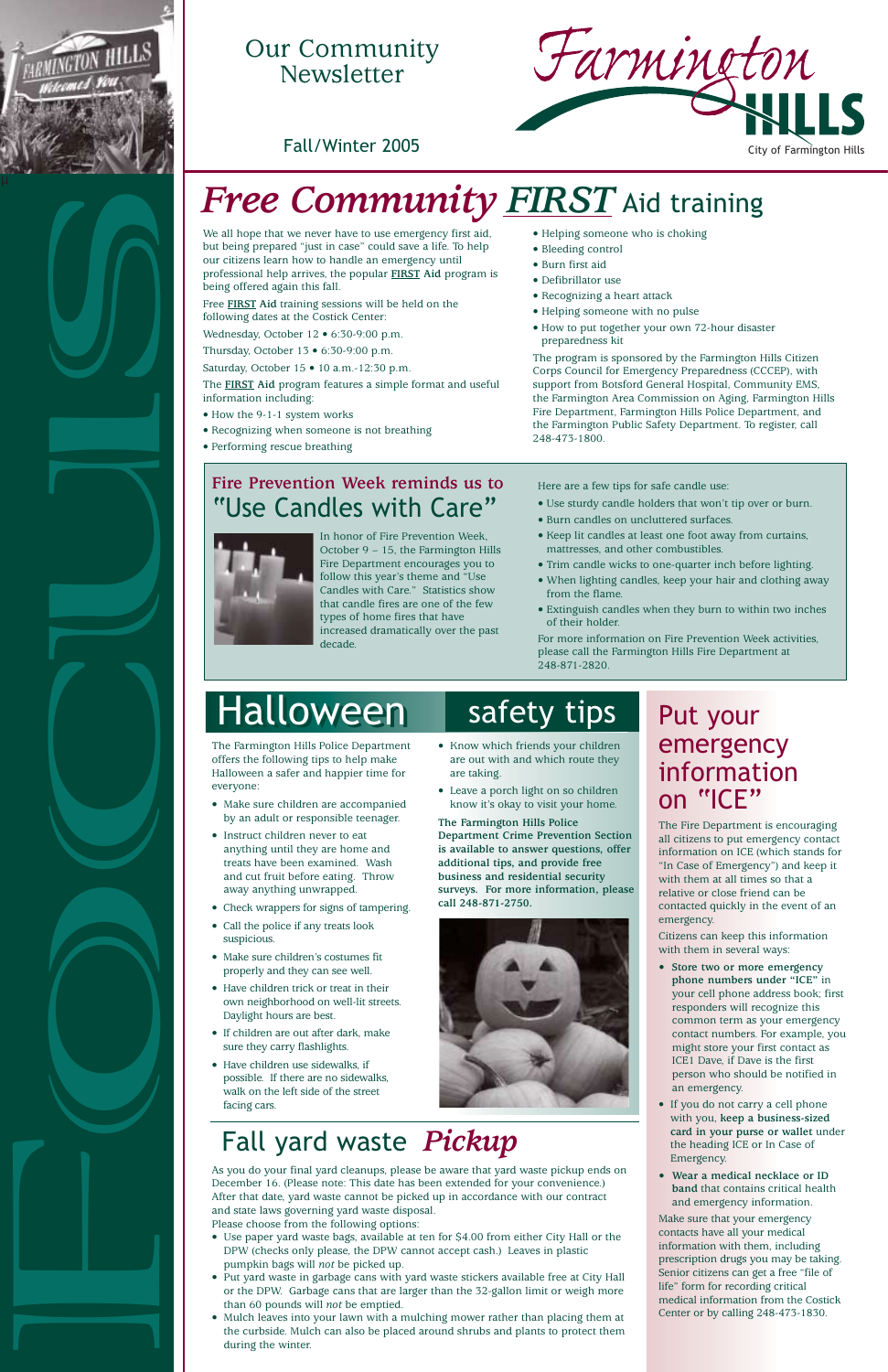Each year on July 1, the Detroit Water & Sewerage Department updates their rates for the 125 communities that use their water and sewer service, including Farmington Hills.

Residents are billed four times annually for the actual amount of water used, which is measured in lots of 1,000 cubic feet of water. As of July 1, water rates increased 72 cents from \$19.39 to \$20.11 per 1,000 cubic feet of water with a minimum bill of \$32.18 per quarter. Sewer rates increased \$1.10 from \$17.75 to \$18.85 per 1,000 cubic feet of water with a minimum bill of \$30.16 per quarter. Minimum bills are necessary to share in the cost of operating and maintaining the water and sewer systems. Residents without City water will pay a flat rate for sewer of \$94.25 per quarter.

Each year's rate change helps to fund major improvements in Detroit's century-old water system, which is one of the largest in the world. The improvements are designed to provide residents with safer drinking water and cleaner rivers. Planned improvements include building a new water works plant which will use a process called "ozonation," instead of chlorine. Ozonation is equally as effective as chlorine in killing bacteria but is less harmful to the environment and to consumers. Detroit will also replace and update equipment at its waste water treatment facility and build retention basins to prevent the discharge of raw sewage into the Detroit and Rouge Rivers.

### **DUAL METERS**

Some residents may want to consider the City's Dual Meter Program. This allows a property owner to have a second water meter installed to measure water which is directed exclusively to an outside connection such as a sprinkler system or swimming pool and does not enter a sanitary sewer. (Whether or not you take advantage of the dual meter program, we ask that lawn watering take place between 11:00 A.M. and 3:00 P.M. to avoid peak hours of normal household use.)

If you install a dual meter, the sewage rate will be billed only on the amount of water that enters the sewer system through your home. Sewage fees would not be charged on the water that flows through the second meter for outside use only.

Installing a second water meter costs about \$710. This includes \$410 for the meter and permit charges and approximately \$300 for plumbing costs, which will vary depending on the complexity of the changes required at your home.

If you would like a worksheet to evaluate whether a second meter would be cost effective for you, please call the Department of Public Services at 248-871-2530 or visit www.ci.farmington-hills.mi.us and click on Government, then Public Services.

Questions on water and sewer issues can be directed to the Operation & Maintenance Division of the Oakland County Drain Commissioner's Office at 248-858-1110 or the City's Department of Public Services at 248-871-2530.

# $\mathbf{F}$

# Water & Sewer **Rate Change**

# Recycling *notes*

### **Recycle your old cell phone**

In honor of *America Recycles Day*, held annually on November 15th, why not dig out that old cell phone and put it to good use?

The Senior Division is taking donations of inactive working cell phones to reprogram for emergency 911 use for area senior citizens. Drop off old cell phones at the Costick Center front desk. Include the car charger or AC/DC recharging unit, erase any phone numbers or personal information, and make sure your account has been completely terminated. For more info, call 248-473-1800.

### **Recycle your Christmas tree**

- Halloween Party Fri., Oct 28
- **Stars & Stripes Forever Veterans Celebration –** Fri., Nov 11
- **Thanksgiving Party –** Wed., Nov 16
- **Holiday Party –** Fri., Dec 16

Drop off your Christmas trees for recycling at Glen Oaks Golf Course from Dec. 26 through Jan. 8 from 9 a.m. until 4 p.m. at the east end of the clubhouse parking lot, 30500 W. 13 Mile, just east of Orchard Lake Road. Trees must be free of all decorations, lights, and tinsel. For more info, call 248-858-0906. Trees can also be placed at the curbside, but they'll be collected by the garbage truck and go in with the regular trash.

### **Recycle your holiday cards**

Toss your holiday cards loosely in your recycling bin or place them with newspapers in a brown paper bag. All greeting cards are accepted except for ones with glitter or metallic paper — these can't be recycled and should go in with regular trash. You can also put junk mail, office paper, loose leaf paper, manila folders, and even paperback books in your recycling bin. For a copy of the Curbside Recycling Guidelines, call 248-871-2850 or visit www.ci.farmington-hills.mi.us.

An interesting variety of affordable classes and activities awaits you in the Senior Division this fall. There are fitness, educational, enrichment, and leisure programs for all adults **50 & Better**. Stop by the Costick Center, Conway Hall, or call 248-473-1830 for more information.

### **Evening and weekend programs**

### **All evening programs require registration prior to the first class.**

- Two 5-week series of *Yoga* are scheduled from 5:30 6:30 pm, from Oct 18 Nov 15; and Nov 22 – Dec 20. Cost of a 5-week series is \$25 for residents and \$30 for non-residents, or a \$6 drop-in fee per visit.
- Issues for women in midlife and beyond are discussed in *Vital Woman*. Three 2-week sessions on Monday evenings from 5:30 – 7 pm, October through December. Cost of 2 week sessions is \$10 for residents and \$12 for non-residents.
- Behind the Scenes: Police Academy, a 6-week course in police operations and investigative techniques is offered by the Farmington Hills Police Department on Tuesday evenings from 7 – 8:30 pm from Oct 11 – Nov 15. Farmington Hills residents only. No fee.

### **Speaker series and classes**

- **Stay Safe: Fire Safety Awareness,** Oct. 4, 10:30 am. Improve your home's fire safety. The Farmington Hills Fire Department will teach the proper use of smoke alarms, escape planning, and how to prevent fires. No fee.
- Healthy Cooking, Oct 6, Nov 3, Dec 1, 2 pm. A creative new series of cooking classes *Cooking For One, Soups & Salads, and Healthy Holiday Favorites* presented by Oakland County Health Department nutritionist. Fee is \$5 per class.
- **For Your Health: Women's Perspective on Prostate Cancer,** Oct 11, 10:30 am. Learn about prostate cancer and how to convince the men in your life of the importance of early detection and treatment. No fee.
- **Fall Garden Clean Up,** Oct 18, 10:30 am. Learn proper end-of-season lawn care, how to winterize fragile perennials and shrubs, improve soil conditions, and more with Liberty Street Gardens. Fee is \$5.
- **Buying & Selling on the Internet,** Nov 7, 14, 21, 1 pm. Learn to navigate the auction marketplace where people buy and sell everything. Must know basic computer skills. Fee is \$15 for the 3-week session.
- **Stress and Relaxation,** Nov. 8, 10:30 am. Henry Ford Center for Integrative Medicine provides techniques that promote feelings of peace, health, and ways to restore balance to the body. Fee is \$5.
- **55 Alive/Mature Driving Class,** Nov 9 & 10, 10 am 2:30 pm. Comprehensive driver refresher course for older motorists. Must attend both days. May entitle you to reduction in auto insurance. Fee is \$12.

### **Special events and parties**

Enjoy dinner, games, entertainment, dancing, prizes, and more. Register at least one week prior to the event.

### **Special programs and services**

- Mark your calendar for the Oakland County Health Department's **Flu Shot Clinic** Nov. 3 from 9 am – noon. Bring a picture ID and your Medicare/Medicaid card. A flu shot is recommended yearly for those over age 65, those with medical problems or those who live or work with high risk populations. Cash fee of \$7 for those without Medicare/Medicaid.
- See the **Claudel & Rodin** *Fateful Encounter* **sculpture exhibit at the Detroit Institute of Arts** in a self-guided audio tour on October 26 from 11:30 am – 3:30 pm. The outing includes lunch at the Costick Center, Conway Hall, the visit to the DIA and transportation. Cost is \$20.
- Reservations are now being taken for many **travel destinations.** Trips abroad, domestic vacations, day trips, short overnight trips, and show trips are offered throughout the year. Call for information and availability.
- Relax and enjoy a great classic or a contemporary blockbuster on the last Monday of each month at 12:30 pm at our new **Movie Mondays.** Includes lunch, movie, popcorn, and drink. Fee is \$4.

- Stimulate your mind on the 2nd Wednesday of each month at 1pm at **Brain Boosters.** Enjoy puzzles, games, challenges, and preparation for the annual Spelling Duel.
- What do men do in those "men only" meetings? Find out in a casual group, **For Men Only**, on the 3rd Friday of each month at 9:30 am. Includes continental breakfast, projects, speakers, and activities.
- **Support Groups** available include **First Step Stroke, Vision Impaired, Caregivers, and Diabetes** groups. Call 248-473-1830 for information.

# Senior Division Activities for Adults 50 & Better

### **SKATING NEWS:**

FREE Skating Open House October 15 • 11:30am - 1:20pm. • Instructors will be on hand to evaluate skaters. Learn to Skate Classes (Session 2)

October 24 - January 7 • Enrollment begins October 17

```
Learn to Skate Classes (Session 3) • January 9 - March 4
```
Enrollment begins January 2

10th Annual Ice Show – May 2006 • Registration information is available October 11. You must either be enrolled in Learn to Skate (Sessions 2-4)

or Figure Skating (Sessions 2-5) to participate.

### **HALLOWEEN SKATING PARTY:**

Come join us for a Halloween skating party on Saturday, October 29! Enjoy games, prizes and Halloween treats, plus a contest for the cutest, scariest, and most creative costumes. For information, call 248-478-8800.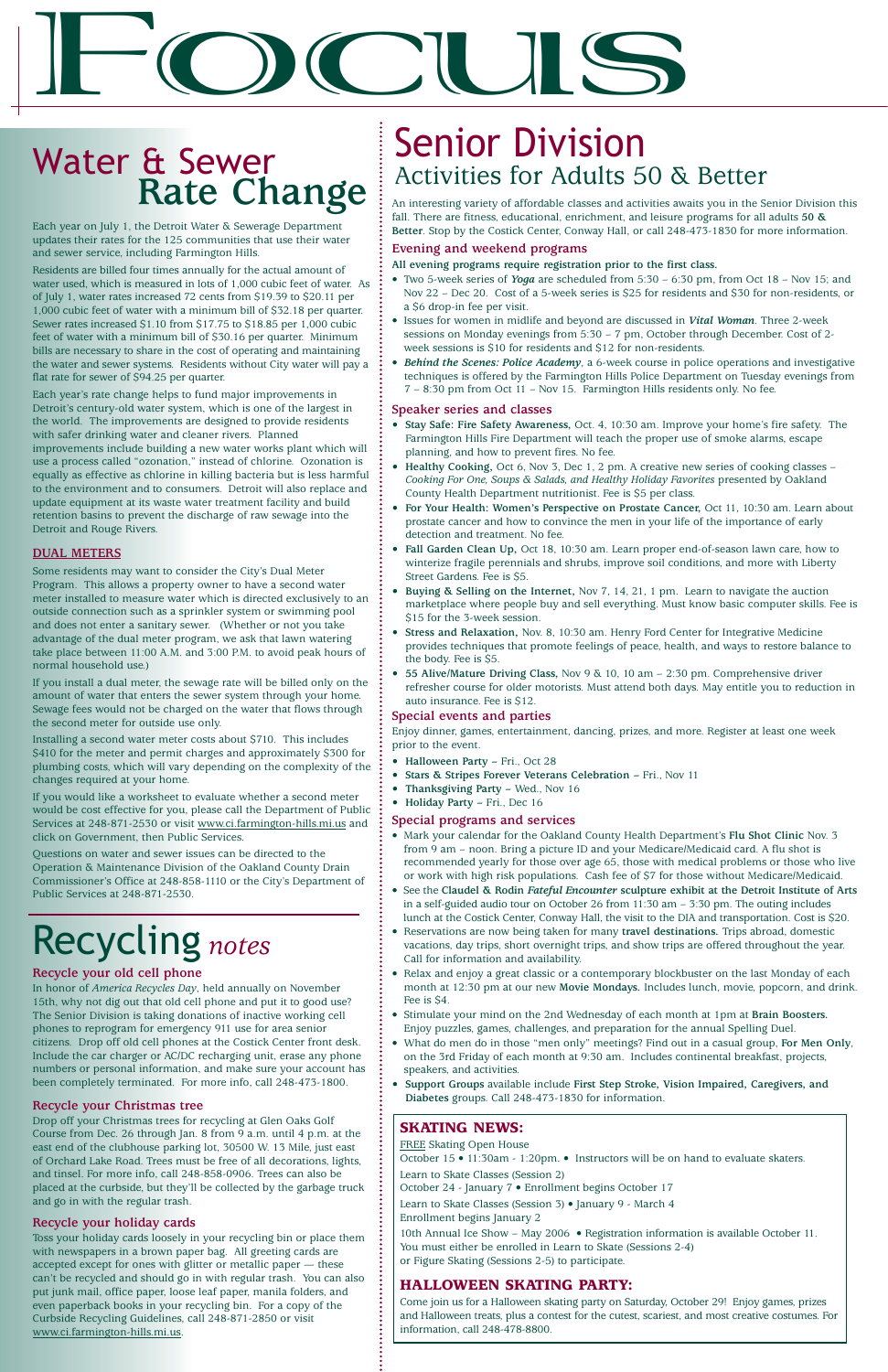### Vicki Barnett

First elected to City Council in 1995 and Mayor in 2003, Vicki is known for her easy style and approachability. Always interested in hearing from residents, she welcomes their input on all issues. Her past accomplishments include: the purchase of the Costick Center for senior activities; model after-school programs for teens; expanding the city's park system to include a nature preserve, world-class soccer fields and an18-hole golf course and cultural arts programs; building a full-time fire station; forming the Citizen Corps Council for Emergency Preparedness (CCCEP) to teach residents how to care for themselves and neighbors

during crises; innovative environmental workshops; requiring new developments be compatible with surrounding neighborhoods; and assisting Police Chief Dwyer, Sheriff Bouchard and other officials in building a countywide public safety communications network to keep our community safe.

A long-time member of SEMCOG's Economic Development Council, Vicki knows that meeting current economic and budget challenges requires revitalizing existing business and commercial districts. She therefore established a Redevelopment Committee, part of her Economic Master Plan, to keep our Farmington Hills vibrant and sustainable.

Vicki holds a Masters Degree in Business Administration and is a financial consultant. She is the City's delegate to SEMCOG (Southeastern Michigan Council of Governments) and serves as Vice Chair of its Data Center Advisory Council, is a board member of the National League of Cities and the Michigan Municipal League and is involved in many community organizations. A resident of Farmington Hills since 1981, Vicki and her

husband, Mark Steckloff, have two children, Samantha (21) and Jordan (20).

#### *What do you hope to accomplish as mayor?*

Establishing a Redevelopment Committee and completing an Economic Master Plan remain among my top priorities. Our city is almost completely built and remaining land parcels require special attention. In addition, redevelopment and enhancing our commercial areas will keep our city vibrant and attract new businesses. I also want to continue expanding our cost-saving initiatives through intergovernmental cooperation. We share many programs with Farmington, have completed several projects in conjunction with Southfield, and I look forward to building on the relationships I have established with Livonia, West Bloomfield and Novi.

*What vision do you have for Farmington Hills that is not currently being addressed?* As former Vice Chair of the National Task Force on Interoperability (for the National Institute of Justice), I remain committed to providing for the safety of our residents. While this next item is currently being addressed, I would like to expand the educational role of our Citizen Corps Council for Emergency Preparedness so that all of our citizens can be trained in basic first aid and CPR. I want to establish a low-power radio station to provide emergency information and news in addition to regular daily programming.

Environmental issues are also among my top concerns. I would like to pursue expanded curbside recycling programs to include pickups in apartment and condominium complexes, and citywide annual pickups for electronic and toxic materials. And, although we are very proactive concerning drainage issues and have offered some educational forums on the subject, we should also offer regular programs to residents who live near creeks regarding proper maintenance and limiting use of chemical fertilizers and pesticides.

# *Candidate for Mayor*



# **Election INFO**

On Tuesday, November 8, Farmington Hills voters will decide on:

- One Mayor position for a 2-year term
- Three City Council positions for 4-year terms.

There will be no questions or proposals on the November 8 election ballot. Polls are open from 7 a.m. to 8 p.m.

### **Note precinct changes**

The City of Farmington Hills has made several precinct changes in order to better accommodate voters and to address federal Americans with Disabilities Act (ADA) requirements. Precincts 6, 14, 15, 17, and 26 have all been affected. Please refer to the precinct map in this issue to view the new boundaries and to verify where your voting precinct is located.

If you are affected by the change, watch for your new Voter ID Card coming in the mail soon. Please remember to destroy your old Voter ID Card.

**Don't wait to verify your voter information if you have moved or have any questions about your voting precinct. Election Day is too late to make any changes or corrections, so call 248-871-2410 now!**

### **New voting equipment**

Your voting system has a new look. The State of Michigan has implemented a statewide, uniform optical scan voting system through federal grant funds in order to comply with the new Help America Vote Act (HAVA) laws. The City of Farmington Hills received new tabulating equipment to replace the optical scan units the City purchased 16 years ago. We will be using the new tabulating scanners for the City general election on November 8. Voters will now fill in ovals to cast a vote, instead of connecting an arrow.

The City Clerk's Office has one of the new units available for anyone interested in seeing how it operates or testing a sample ballot. Feel free to stop by and take a look at this new technology which will be used in our precincts on November 8.



#### **Are you registered?**

You must be registered 30 days prior to election day in order to be eligible to vote. Please be aware that if you mail in your registration form, you are not eligible to vote by absentee ballot in your first election and must vote in person. This does not apply to anyone 60 years of age or older.

#### **Absentee ballots**

You are eligible for an absentee ballot if you meet any of the following criteria:

- 60 years of age or older
- Physically unable to attend the polls without assistance
- Appointed as a precinct worker in a precinct other than your own
- Expect to be absent from the community in which you are registered on election day
- Cannot attend the polls because of the tenets of your religion
- Cannot attend the polls because you are confined to jail awaiting arraignment or trial.

Michigan Election Law requires that an application be completed for each election where an absentee ballot is needed. To request an application for an absentee ballot, contact the City Clerk's Office at 248-871-2410. The last day to receive an absentee ballot is **Saturday, November 5, 2005.** City Hall will be open to issue absentee ballots from 8:00 a.m. until 2:00 p.m. on that day. **PLEASE NOTE THAT BY LAW WE ARE NOT PERMITTED TO ISSUE AND HAND A BALLOT TO ANYONE OTHER THAN THE VOTER NAMED ON THE BALLOT.** 

**Applications for absentee ballots were automatically mailed in mid-September to persons who are 60 years of age or older or handicapped persons who have previously requested an application.**

|                                                                            | EIGHT MILE RD<br><b>FERES</b>                                                                                                                                                                         | FARM                                                                                                                                            | 27<br>EIGHT MILE RD                                                                                                                                     |                                                                                                                        |
|----------------------------------------------------------------------------|-------------------------------------------------------------------------------------------------------------------------------------------------------------------------------------------------------|-------------------------------------------------------------------------------------------------------------------------------------------------|---------------------------------------------------------------------------------------------------------------------------------------------------------|------------------------------------------------------------------------------------------------------------------------|
| IT OUSTWINGER MAIDS, BBS<br><b><i><u>Unions</u></i></b> funerion           | <b>Fallelin Tollwill</b><br>N. Firmitges Rich School.<br>Formal Elementury School.<br><b>Indictment Deeds</b><br>Haw Classif Literatu                                                                 | <b>MORITIME ETAN ENTIRE</b><br>10000 Flategro Mile Board<br><b>GELFI Dd Tinder Boot</b><br>15413 Freedom USA Board<br><b>Devill liabilities</b> | 11-Th. Tome for in: Latistic Clouds.<br>16 Hilbride Hamostery School<br>17 N. Tuna fortu Liabela Deant<br>18 East Mablin School.<br>Eail Middle Indoor. | <b>Gift Index Road</b><br><b>AAH Thrust Milk Box</b><br>1980 Texter Road<br>2000 Middlebek Road<br>1980 Maldoled Board |
| <b>Valley Presinct</b>                                                     | Graci Chard Chards.<br>Rope Luptures Charch<br>5. Cooperativan Diserts<br>Desided Middle School.                                                                                                      | Sai di kuandato MO<br>000 Tivera Mik Road<br>MSI Tustu Mik Supt<br>10800 Evalua Mila Bisad                                                      | 70 Villam Univ. I lammar School.<br>Langes Distantant School<br>22: Firmink Contest<br>23 Florida France, L. L. L.                                      | <b>RAD Upperman Book</b><br>WAY I will fired<br><b>COD Fade SCA Row</b><br>1000 Fight Milk Road                        |
| Easety Commissioner District<br>THURSEL R. FL 22221<br><b>CONSTRUCTION</b> | ы<br><b>Euchtred Universites School</b><br>11<br>Eighteausbow Contenue I, Juliano.<br>13<br>Nonbrook Elementary School,<br>Farmington ESS), Automo: Center<br>11<br>14<br>Flori Fornitzian in Chanci- | 12150 Belmin 800 Break<br>10 TT Washington Shoul<br><b>MARI Hursuich Ehrios</b><br>\$500 Tires in it found<br>15.5.0 Transmission Briad         | Pirma Walch School<br>25 Eith Elements School,<br>26 Filmslagest Liminiates School.<br>27 N. Monadar's Clusted                                          | NOW Bloomsood China<br>hand this 2111.<br>Use 1-Manuscare<br>27813 Sharemore Krad                                      |

# **ELECTION** 2005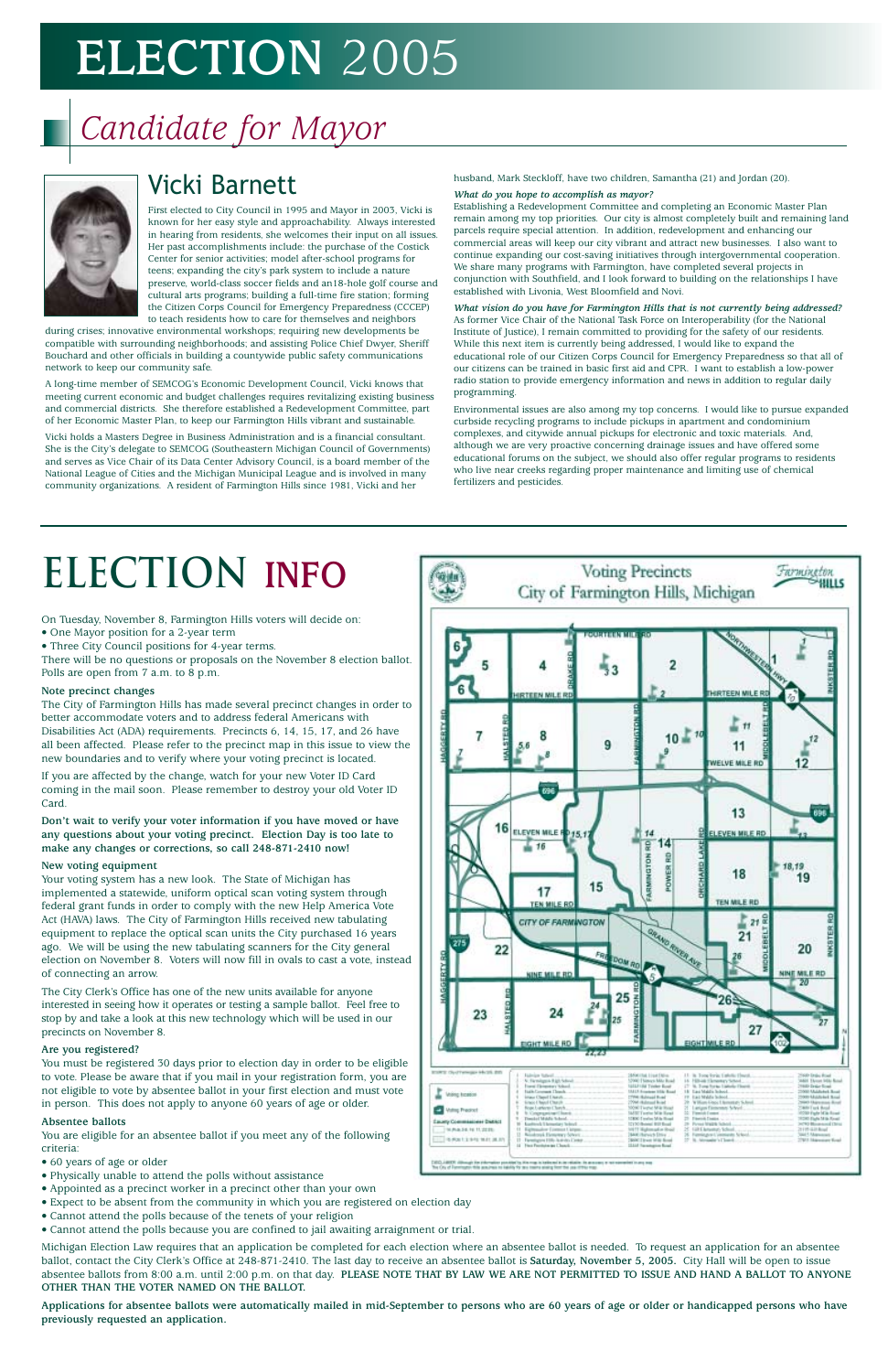### Michael R. Bridges

Michael R. Bridges' personal history may well be a prototype of the American success story. It is a story of his journey from janitor to successful businessman and now candidate for the Farmington Hills City Council.

Born in Jackson, Michigan, one of eight children, Bridges worked as a janitor full time to finance his college education. The long hours paid off. He earned an Associate Degree in the Arts from Jackson Community College and a Bachelor of Arts

degree in business from Spring Arbor College. Mike was promoted to Residential Energy Consultant, Public Affairs Advisor and finally, Region Community Services Administrator at Consumers Power Company. He then joined Johnson and Johnson, where he serves as a Special Training Representative.

The driving force behind his success: A passion for his family, a passion to succeed, and a passion to serve the community. He was motivated to pursue public service throughout his life and worked diligently to make that a reality. With a successful business career and a close-knit family, he can finally live that dream.

Bridges has participated in numerous community organizations including the Farmington Area Commission on Aging, the Chamber of Commerce, Economic Development Council, PTA, Optimist Club, Junior Achievement, and the North Farmington West Bloomfield (NFWB) Youth Football League. He currently serves on the City's Zoning Board of Appeals, the Financial Strategies Committee for the Farmington Public Schools, and on the Board of Directors for the Farmington YMCA.

He and his wife, Deborah, have two children, Michael Chad, 12, and Chauncey, 8.

#### *What do you hope to accomplish as a City Council member?*

Given the state of our economy, our cities are under more financial pressures than ever before. Their ability to thrive—-as Farmington Hills has—-requires creative leaders who have the courage and commitment to assure that our community enjoys continued prosperity.

I will make sure police and fire departments, along with garbage collection and snow removal, will not be impaired by required belt-tightening. But I will explore, given additional cutbacks in state revenues, the possibility of shared services in low-profile but essential services. We can achieve economies of scale by joining other neighboring communities to finance these services. We need not "go it alone."

*What vision do you have for Farmington Hills that is not currently being addressed?* While assuring fiscal responsibility in the midst of financial pressures, I will work to not only maintain Farmington Hills' reputation as a good city in which to raise a family, but to improve on that reputation.

We have an enviable history of doing many things right. That is why this city has enjoyed the utmost stability. But the future will demand even more of us. It will demand improved services, increased cohesiveness, and better communications for even more effective service. We must make the best use of the resources we have and we need to seek new ways to achieve our community's goals. I am very optimistic about our city especially if we work together—-as we always have—-as a community.



### Cheryl Oliverio

Cheryl Oliverio has been a Farmington Hills Council member for 12 years, and is seeking re-election. She has been a resident for 18 years, and has four sons and one grandson. Oliverio has been employed at Bob Sellers Pontiac as the Warranty Administrator for 11 years.

During her years as a Council member, Oliverio has worked to balance the City budget despite funding cuts, yet continued to provide quality services to the residents. These are difficult

economic times, and Farmington Hills needs to do more with less.

The most important issues to Oliverio are public safety and quality of life. Oliverio has worked with other Council members and staff to decrease the response time for our



Fire Department and increase police presence in our neighborhoods. The residents of Farmington Hills voted for two public safety millages, and we now have a fire station that is staffed 24 hours, and more police officers on the roads. We also have a new citizen-friendly courthouse.

Over the years, parks and recreation has filled many needs in the community. Due to Oliverio's involvement, there is now an ice arena, quality baseball diamonds and soccer fields, an 18-hole golf course, nature park, top-notch senior programs, and much more.

Oliverio is currently the Council liaison to the Parks and Recreation Commission, Historical and Historical District Commission and the Citizen Corps Council for Emergency Preparedness. Cheryl is running for re-election because she believes she is a strong voice for the community and has the experience needed to deal with the challenges ahead.

#### *What do you hope to accomplish as a City Council member?*

My job as a Council member is to keep the city running as efficiently and effectively as possible. We need to provide as many municipal services to our residents, without raising taxes. These are very difficult economic times, and we must become less dependent on state and federal funds. In addition, our city is maturing, and redevelopment has become vitally important for Farmington Hills to maintain a strong manufacturing and technological base in our community.

*What vision do you have for Farmington Hills that is not currently being addressed?* We have started addressing Homeland Security, but I would like to see it expanded. This changing world brings to us complicated decisions in terms of how we deal with challenges. Whether it is another major power outage, a natural disaster, or a terrorist attack, we as a city need to make sure our community is as prepared as possible. We need to broaden our emphasis in this area of public safety.

# *Candidates for City Council*

### Nancy Bates

After a two-year absence to tend to family responsibilities, Nancy Bates again offers her services to the citizens of Farmington Hills. Bates previously served on Council for fourteen years, five of those years as mayor after being elected by an overwhelming majority. Bates was also strongly endorsed by both the Northwest Gazette and the Farmington Observer in both mayoral elections.

While in office, Bates initiated the Commission for Children,

Youth and Families, the Mayor's Youth Council, the Citizen Corps Council for Emergency Preparedness, and the Volunteer Center. Bates said, "The more citizens involved in government the better. These volunteer services save many thousands of taxpayer dollars and create a more informed, connected community."

Bates also is one of the founders and trustees of the Farmington Hills/Farmington Community Foundation. This foundation has contributed thousands of tax-free dollars to support the After School Youth Program and various other worthy community projects.

Bates' vast public service experience includes serving as Chair of SEMCOG's Transportation Committee, Vice Chair of the National League of Cities Human Development Committee, and Charter Member of the Institute for Children, Youth and Families. Bates was invited to testify in Washington D.C. on funding for youth programs. She also worked in Lansing as a Legislative Assistant for then-Representative Jan Dolan.

"This is a challenging time for government at all levels. I believe my experience, institutional memory, broadly-based background and proven leadership will be valuable assets for Farmington Hills residents," states Bates.

#### *What do you hope to accomplish as a City Council member?*

Using my fourteen years of experience to review and offer input on budgets.

I will continue working on I-275 Living Wall Sound Attenuation, which I initiated while serving as mayor.

Community Development Block Grants (CDBG), which we have used so effectively, are in jeopardy and should be a major priority in discussions with our elected officials in Washington. The CDBG dollars have accomplished much to stabilize and increase home values and the quality of life for our citizens. I will strongly lobby for guidelines to be established that will stop any abuses and continue to fund communities that are doing it correctly.

While serving as delegate to Southeastern Michigan Council of Governments (SEMCOG), a year-long study was done in regard to regionalization, or the combining of services and the restructuring of tax bases to accomplish stability in struggling cities. Communities were unwilling to share their tax base with less prosperous communities. I completely agree and would fight any efforts to share our tax base. There are ways to accomplish tax effective cooperation with other cities. I would recommend each department do an internal audit to determine if we have any resources that are not being fully utilized and make those available for a fee to other communities.

*What vision do you have for Farmington Hills that is not currently being addressed?* My vision is to continue to be a family-friendly community. I believe we should be wise in seeking new non-residential partners, which are needed to support our tax base and diligent in assisting redevelopment in areas that could become blighted.



Jerry Ellis was first elected to the City Council in 1996. He is seeking his fourth term on the Council. He was Mayor Pro Tem in 2000 and 2004.

Ellis, who was Chairman of the Parks & Recreation Commission, is a strong advocate for fiscal responsibility, senior citizens, and youth services. He drafted our cellular tower ordinance that has kept the towers out of our neighborhoods, and successfully fought developers who

wanted to drill for oil and gas in Farmington Hills. He worked to establish the Senior Adult Nutrition Program that has served over 1,000,000 meals to our seniors.

Ellis serves as Chairman of the Southwest Oakland Cable Commission, as a Board Member of the Oakland County Community Mental Health Authority, and as Council's liaison to the Chamber of Commerce and the Farmington Hills Economic Development Corporation. He served on the 47th District Court Facilities Committee, the Year 2000 Committee, and the Ice Arena Committee.

In 1990, Ellis was the recipient of the Farmington Area Jaycees "Distinguished Citizen Award" for service to the community. He and his wife, Mary, have resided in Farmington Hills for over 30 years.

Mr. Ellis is a senior member of the Farmington Hills law firm of Couzens, Lansky, Fealk, Ellis, Roeder & Lazar, P.C. He has been an attorney for over 35 years. In 2003, Ellis was recognized for outstanding legal ability, devotion to the public, and support of the public service ideals, when he was appointed as a "Fellow" of the Michigan State Bar Foundation.

#### *What do you hope to accomplish as a City Council member?*

I expect to keep Farmington Hills' tax rate among the lowest in Oakland County, while maintaining our first-class services, including police, fire and EMS.

I expect that the newly-formed Redevelopment Committee, which I proposed, will make a substantial contribution towards maintaining the City's vitality and tax base by encouraging the redevelopment of unused or underutilized commercial properties.

I expect to continue to provide a wide array of services to our seniors (including the Senior Adult Nutrition Program that has served over 1,000,000 meals to Farmington Hills senior citizens), continue to operate our after school facilities for our youth, and maintain our parks, golf course and ice arena. I expect to accomplish all of this in a fiscally responsible manner by watching and reducing costs, and maintaining our strong tax base.

#### *What vision do you have for Farmington Hills that is not currently being addressed?*

I envision Farmington Hills as a community that draws back the young adults (with or without families) that grew up here and moved away. We must create jobs, provide affordable housing, and create entertainment and shopping venues that appeal to young adults.

Since we are virtually 100% developed, we have to look to freshen up and/or redevelop existing properties to maintain our vitality and strong tax base. A safe affordable Farmington Hills that can offer good paying, satisfying jobs will always be a desirable place to live.

# VOTE Tuesday, November 8

(Four candidates running for three council positions)

*Biographies and responses submitted by candidates. Placement of candidate profiles on this page selected at random.*

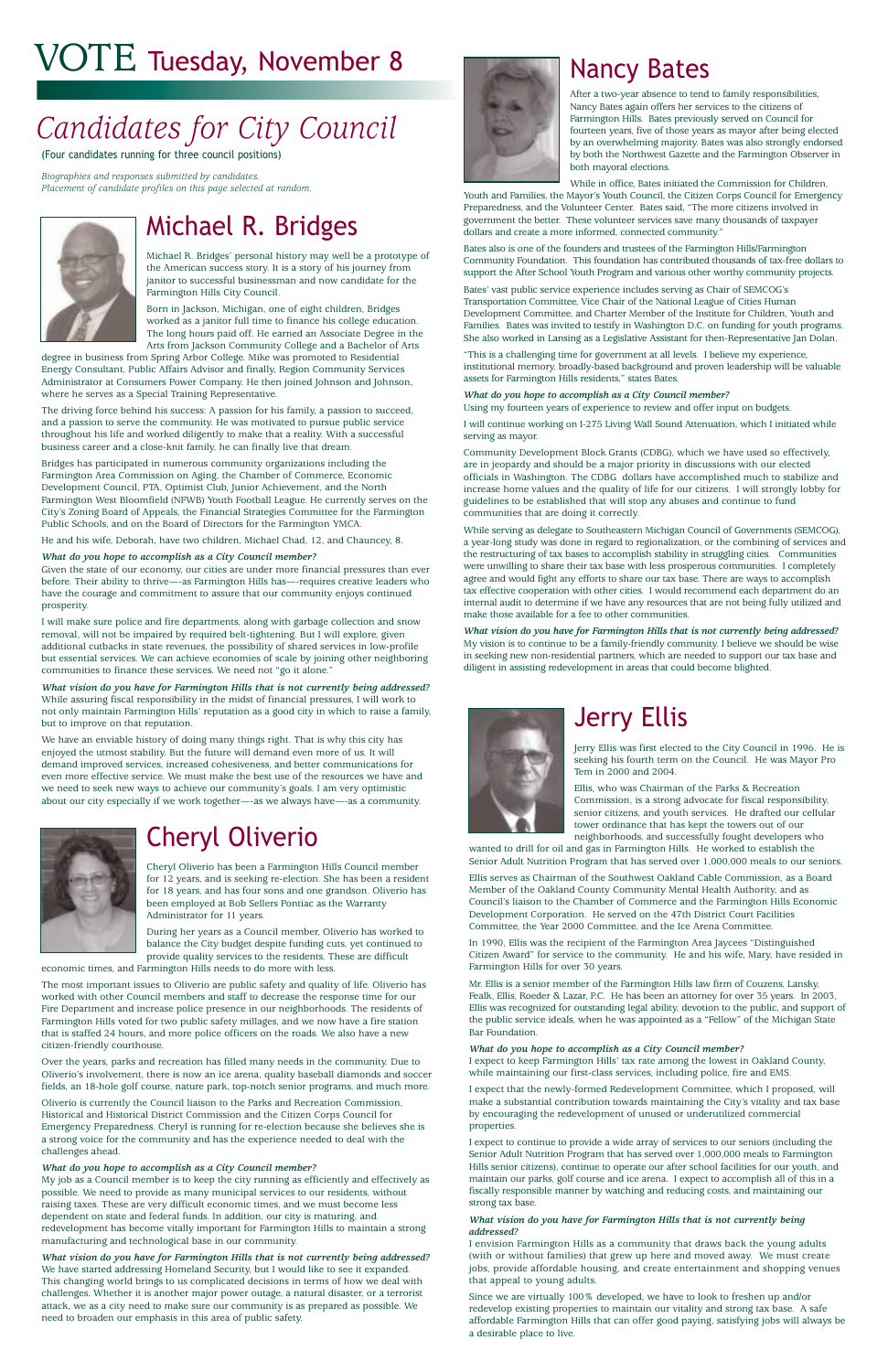### **FALL OFFERINGS**  from the Cultural Arts Department

### **Michigan Opera Theatre Soloists Perform "Broadway Revue" October 29!**

Hear the marvelous voices of Michigan Opera Theatre (MOT) soloists performing your favorite Broadway songs on October 29 at 7:30 pm. This special concert will take place in the wonderful acoustics of the Farmington Players Barn Theatre. MOT artists Maria Cimarelli, Betsy Bronson, Karl Schmidt, and Mark Vondrak will serenade you with your favorite music from Broadway's greatest composers. Tickets are \$16 adults, \$14 seniors/students, and are on sale now at the Costick Center. Call 248-473-1857 to charge by phone. A limited number of tickets may be available at the door.

### **"Holiday Brass" Concert December 12 at Farmington Players Barn**



Our popular annual holiday concert by members of the Detroit Chamber Winds & Strings returns to the Farmington Players Barn Theater on Monday, December 12 at 7:30 pm. Don't miss the warm sounds of the area's most talented musicians, who draw their members from the Detroit Symphony and Michigan Opera Theatre Orchestras, performing classical and traditional songs of the season. Seating is limited; get your tickets early! Tickets: \$18 adults, \$15 seniors/students, on sale now at

the Costick Center. Call 248-473-1857 to charge by phone.

#### **Farmington Community Chorus Holiday Concert, Dec. 16 & 17**

The 26th annual holiday concert by the Farmington Community Chorus will be held at Mercy High School Auditorium on Friday and Saturday, Dec. 16 and 17, beginning at 8 pm. Directed by Steve SeGraves and accompanied by Susan Garr, the Chorus entertains audiences with ensemble and solo singing, dancing, and talented instrumentalists. Tickets are available beginning in November from Chorus members, at the Costick Center or through the FCC ticket line at 810-632-4067.

#### **"Late Nite Catechism 2" Comes to the Costick Jan. 28**



Two years ago, the Cultural Arts Division presented "Late Nite Catechism", and the audience raved! Don't miss the hilarious sequel, "Late Nite Catechism 2—You Feel Guilty Because You Are Guilty" at the Costick Center on January 28 at 7:30 pm. Join "Sister" as she conducts catechism classes on penance, guilt, and the Ten Commandments, along with fun-filled audience participation. Ticket prices include the comedy show, table seating, hors d'oeuvres; cash bar. Tickets: \$25 (all seats). Table reservations accepted for table of 10 (tickets purchased together).

Call 248-473-1857 to buy yours today; also available at the Costick Center during business hours.

#### **Blackthorn Returns for Three Shows – March 9, 10 & 11!**

The rollicking Irish music of Blackthorn will fill the Farmington Players Barn on Thursday, March 9; Friday, March 10; and Saturday, March 11 beginning at 7:30 pm. This popular group returns to delight you with a full range of moving and hilarious Irish songs, delivered with their own special blend of tight harmony and skilled musicianship. Tickets: \$15 adults, \$12 seniors/students. Tickets go on sale in December at the Costick Center; get them early, last year's two shows were sold out! Call 248-473-1857 to charge by phone.

### **Art Exhibits City Gallery:**

Costick Center lobby, 8:30 am-4:30 pm weekdays and during special events. September 6-October 21 Eva Boicourt, multicultural textiles October 28-December 16 Gail & Robert Piepenburg with daughters Jessica & Leah Yurasek, mixed media

**Art in the Corridor:** 

Farmington Hills City Hall (Eleven Mile at Orchard Lake) and Farmington City Hall (Liberty at Grand River), during business hours. September 26-November 11 Multicultural Exhibit November 16-January 10 City Employee Photo Exhibit

#### "**Dear Edwina, Junior" Youth Theatre Performs November 3-6**

Young actors in Grades 1-12 will perform this Broadway Junior version of the hit musical about an advice columnist on November 3-6 at the Costick Center. Auditions for the spring Youth Theatre performance will take place January 12. For more information, contact the Cultural Arts Division at 248-473-1857/1859.

### **New Classes for Kids, Teens, Families– Enrolling Now!**

Kelly Kirby Kindergarten Piano returns with classes for beginners (ages 5-7), intermediate, and advanced students. Young Rembrandts Preschool Drawing classes (ages 3-1/2 to 5) utilize a unique drawing method to improve children's fine motor skills and ability to focus and stay on task. Telling Tall Tales Together is a new Friday night workshop for families to participate together in retelling wonderful memories as fun and dramatic tales that can be passed down for generations. Call the Cultural Arts Division at 248-473-1857/1859 for a program brochure/registration form today!

#### **New Cultural Arts Classes for Adults and Teens**

Learn the basics of watercolor or acrylic painting, learn how to create monotype prints of your watercolor drawings, or explore ceramics making. Call the Cultural Arts Division at 248-473-1857/1859 for more information.



### *Fall Household Hazardous Waste* **Drop-off Day**

There is one remaining HazMat day on Saturday, October 15 from 9:00 a.m. to 2:00 p.m. at RRRASOC (Resource Recovery and Recycling Authority of Southwest Oakland County) in Southfield at 20000 W. 8 Mile Road, just east of Evergreen.

Personal document shredding will be offered for bank statements, medical records, and tax documents. Participants may bring up to 100 pounds of material in any type of container. All documents will be shredded on site and a *Certificate of Destruction* will be provided.

Participants can also bring in an old mercury thermometer for proper disposal and get a new digital thermometer free as a replacement.

HazMat items such as used computer equipment, oil-based paints (NO latex paints, these can be dried with kitty litter or sawdust and put out with the regular trash), household and automotive batteries, motor oil, pesticides, herbicides, cleaners, and other household chemicals may all be dropped off. Residents of Farmington Hills, Farmington, Southfield, Novi, Wixom, Walled Lake, South Lyon, and Lyon Township are all eligible to participate and must show proof of residency at the drop-off site. For a complete list of accepted/non-accepted hazardous materials, please go to www.ci.farmington-hills.mi.us or call RRRASOC at 248-208-2270.

### *47th District Court* Sobriety Court Program *Targets Drunk-Driving Offenders*

Farmington and Farmington Hills residents charged with drinking and driving offenses are now eligible to attend Sobriety Court. The program is designed to increase public safety by addressing the root cause of drunk driving – the alcohol dependent offender. Sobriety Court participants typically have their jail sentence suspended pending their successful completion of the program. Sobriety Court began in May 2005 and so far, six defendants have been accepted into the program.

The four-phase program includes up to 24 months of intensive probation supervision and includes drug and alcohol testing, treatment, and frequent courtroom status reviews with the judge. Incentives and sanctions are used to keep defendants progressing to successful completion, and hopefully a new start on life.

Cases are expedited through the court process, so accountability and treatment issues are addressed closer to the time of the offense. A team approach is used with input from prosecutors, defense attorneys, treatment providers, police, probation officers, and judges.

The Court secured a \$40,000 grant to fund the program from the State Court Administrative Office for state fiscal year 2004-05. The mission of Sobriety Court is to protect society and reduce crime by targeting substance abuse and addiction through intervention, treatment, and offender accountability.

### Snow and Ice **Control Policies**

DPW workers provide snow and ice control services for a *300-mile* network of major roads, school bus routes, and subdivision streets. Major roads and school bus routes receive the highest priority and will be plowed and salted following any accumulation of snow or ice. Local streets, however, are plowed only if the accumulation of snow reaches *four or more inches*. If the accumulation is less than four inches, subdivision streets are spot salted on hills, curves, and intersections.

To supplement the City's plowing, individual homeowners or associations can request that the City place 55-gallon drums filled with a mixture of sand and salt at intersections and hills. For information on requesting sand and salt barrels, please call the DPW at 248-871-2850.

### Holiday Garbage Collection Schedule

**Thanksgiving:** Garbage, recycling, and yard waste will *not* be picked up on Thursday, November 24 due to the Thanksgiving holiday. Collection will be *one day behind* with Thursday's pickup on Friday and Friday's pickup on Saturday.

**Christmas Day:** Since Christmas Day falls on a Sunday this year, garbage and recycling will *not* be picked up on Monday, December 26. *Collection will be one day behind for the entire week with Friday's collection scheduled for Saturday.* Please note: Holiday wrapping paper is not recyclable and should go in with regular trash. Aluminum holiday cookie tins and lids, however, are recyclable and can be put in your green bin.

**New Year's Day:** Since New Year's Day falls on a Sunday this year, garbage and recycling will *not* be picked up on Monday, January 2. *Collection will be one day behind for the entire week with Friday's collection scheduled for Saturday.*

**Martin Luther King Day and President's Day:** City offices are closed in observance of these holidays, but garbage pickup will take place on your *regularly scheduled pickup day.*

If you have questions about garbage or recycling, please call the DPW at 248-871-2850 or visit www.ci.farmington-hills.mi.us

-----------------------

#### *Please clip and save:*✄